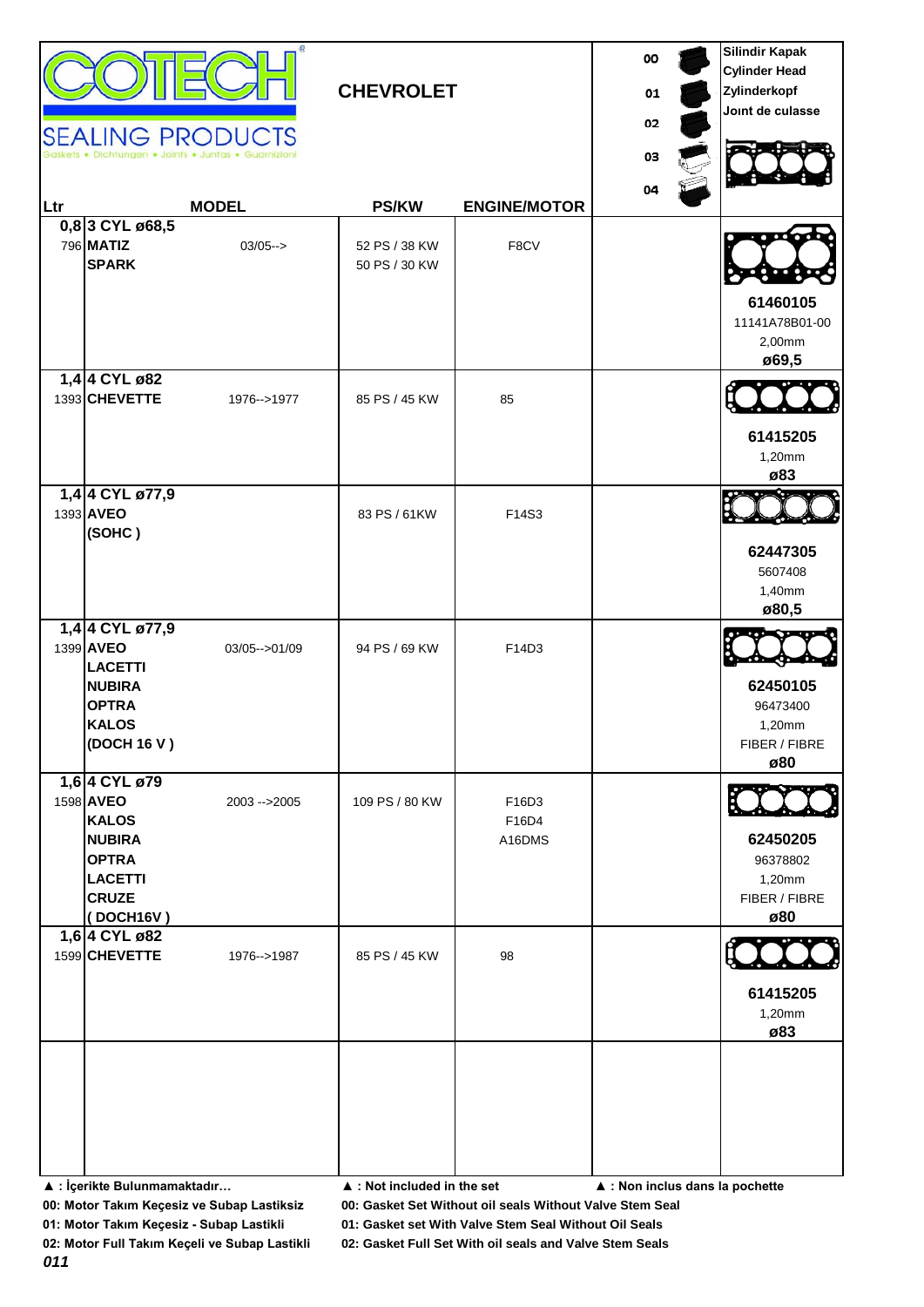| Subap Kapak                     | Karter         | <b>Emme Manifold</b>   | Egzoz Manifold          | Eksoz Boğaz                | Supap Keçesi     |  |
|---------------------------------|----------------|------------------------|-------------------------|----------------------------|------------------|--|
| Valve Cover Gasket Oil Pan      |                | <b>Intake Manifold</b> | <b>Exhaust Manifold</b> | <b>Exhaust Pipe</b>        | Valve Stem Seal  |  |
| Zylinderkopfhaube               | Ölwanne        | Ansaug                 | Auspuffkrümmer          | <b>Auspuff Kehle</b>       | Ventilschaft     |  |
| Couvre-culbut.                  | Carter d'huile | Admission              | Collecteur              |                            | Queue de soupape |  |
|                                 |                |                        | D'echappement           |                            |                  |  |
|                                 |                |                        |                         |                            |                  |  |
|                                 |                | $\mathbf v$            | O CO 244                |                            |                  |  |
|                                 |                |                        |                         |                            |                  |  |
|                                 |                |                        |                         |                            |                  |  |
|                                 |                |                        |                         |                            |                  |  |
|                                 |                |                        |                         |                            |                  |  |
|                                 |                |                        |                         |                            |                  |  |
|                                 |                |                        |                         |                            |                  |  |
|                                 |                |                        |                         |                            |                  |  |
|                                 |                |                        |                         |                            |                  |  |
|                                 |                |                        |                         |                            |                  |  |
|                                 |                |                        |                         |                            |                  |  |
|                                 |                |                        |                         |                            |                  |  |
|                                 |                |                        |                         |                            |                  |  |
|                                 |                |                        |                         |                            |                  |  |
|                                 |                |                        |                         |                            |                  |  |
|                                 |                |                        |                         |                            |                  |  |
|                                 |                |                        |                         |                            |                  |  |
|                                 |                |                        |                         |                            |                  |  |
|                                 |                |                        |                         |                            |                  |  |
|                                 |                |                        |                         |                            |                  |  |
|                                 |                |                        |                         |                            |                  |  |
|                                 |                |                        |                         |                            |                  |  |
|                                 |                |                        |                         |                            |                  |  |
|                                 |                |                        |                         |                            |                  |  |
|                                 |                |                        |                         |                            |                  |  |
|                                 |                |                        |                         |                            |                  |  |
|                                 |                |                        |                         |                            |                  |  |
|                                 |                |                        |                         |                            |                  |  |
|                                 |                |                        |                         |                            |                  |  |
|                                 |                |                        |                         |                            |                  |  |
|                                 |                |                        |                         |                            |                  |  |
|                                 |                |                        |                         |                            |                  |  |
|                                 |                |                        |                         |                            |                  |  |
|                                 |                |                        |                         |                            |                  |  |
|                                 |                |                        |                         |                            |                  |  |
|                                 |                |                        |                         |                            |                  |  |
|                                 |                |                        |                         |                            |                  |  |
|                                 |                |                        |                         |                            |                  |  |
|                                 |                |                        |                         |                            |                  |  |
|                                 |                |                        |                         |                            |                  |  |
|                                 |                |                        |                         |                            |                  |  |
|                                 |                |                        |                         |                            |                  |  |
|                                 |                |                        |                         |                            |                  |  |
|                                 |                |                        |                         |                            |                  |  |
|                                 |                |                        |                         |                            |                  |  |
|                                 |                |                        |                         |                            |                  |  |
|                                 |                |                        |                         |                            |                  |  |
|                                 |                |                        |                         |                            |                  |  |
| $\blacksquare$ : Delik - Çentik |                | M : Hole - Notch       |                         | <b>M</b> : Trou - Entaille |                  |  |

NOT: Katalogdaki Orijinal Kodlar Referans Amacıyla Kullanılmıştır.Lütfen COTECH Kodlarını Kullanınız. Original codes used for reference only.Please use COTECH codes for orders. 012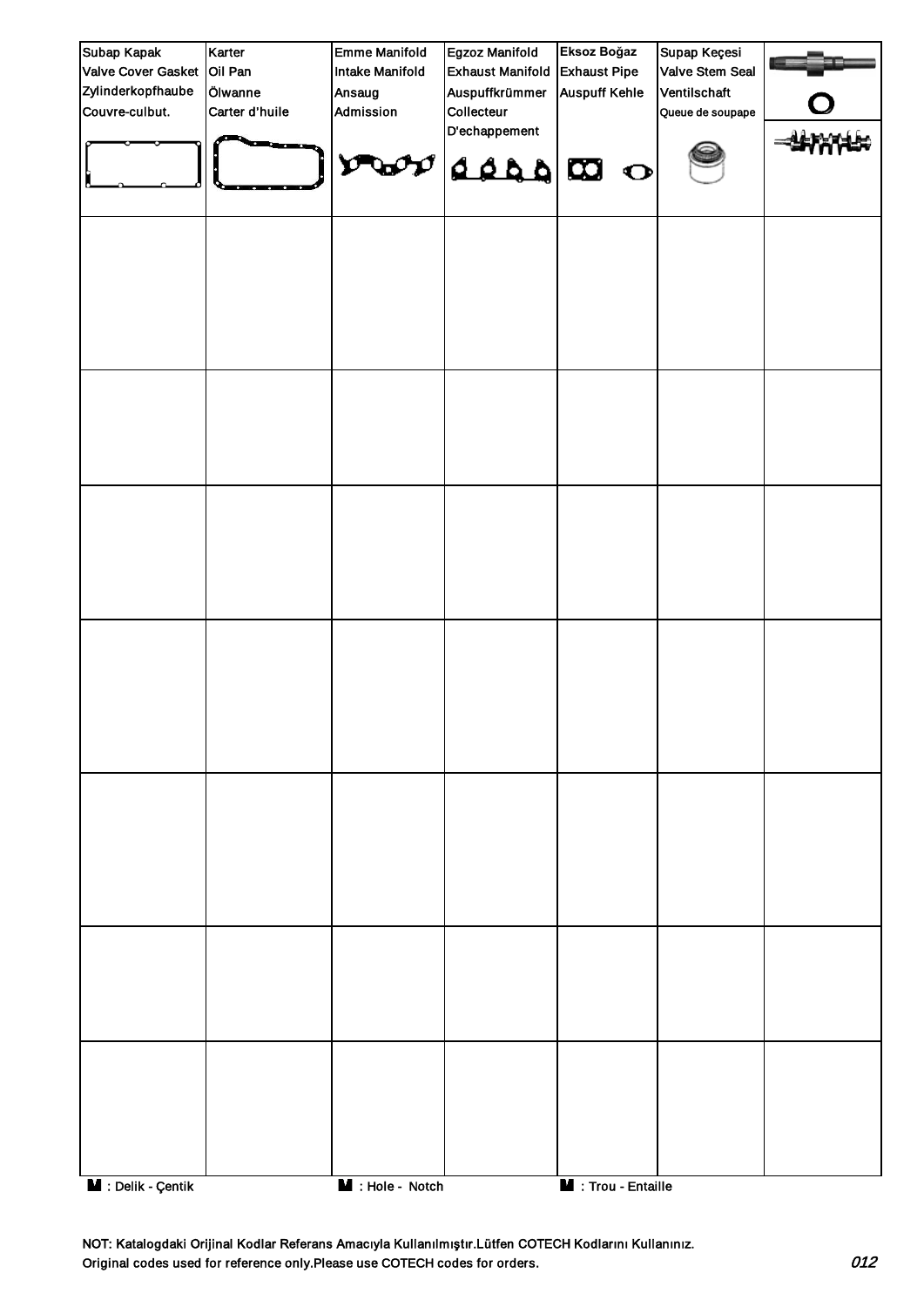|     |                                                                                                                      | <b>SEALING PRODUCTS</b><br>Ichtungen . Joints . Juntas . Guarnizioni | <b>CHEVROLET</b>                           |                                                          | 00<br>01<br>02<br>03            | <b>Silindir Kapak</b><br><b>Cylinder Head</b><br>Zylinderkopf<br>Joint de culasse |
|-----|----------------------------------------------------------------------------------------------------------------------|----------------------------------------------------------------------|--------------------------------------------|----------------------------------------------------------|---------------------------------|-----------------------------------------------------------------------------------|
| Ltr |                                                                                                                      | <b>MODEL</b>                                                         | <b>PS/KW</b>                               | <b>ENGINE/MOTOR</b>                                      | 04                              |                                                                                   |
|     | 1,6 4 CYL ø77,9<br>1598 AVEO<br><b>LACETTI</b><br><b>NUBIRA</b><br><b>OPTRA</b><br><b>KALOS</b><br>(DOCH 16 V)       | 03/05 -- > 01/09                                                     | 94 PS / 69 KW                              | F16D3                                                    |                                 | 62450105<br>96473400<br>1,20mm<br>FIBER / FIBRE<br>ø80                            |
|     | 2,0 4 CYL ø86<br>1998 <b>VIVANT</b><br><b>EPICA</b><br><b>REZZO</b><br><b>TACUMA</b><br><b>EVANDA</b><br>(DOCH 16 V) | 2000-->2007<br>2003<br>$01/05 - > 12/06$<br>09/2000<br>08/02-->2006  | 122 PS / 89 KW<br>131 PS / 96 KW           | T20SED<br>X20SED                                         |                                 | 62447605<br>5607449<br>1,40mm<br>ø87,5                                            |
|     | ▲ : İçerikte Bulunmamaktadır                                                                                         | 00: Motor Takım Keçesiz ve Subap Lastiksiz                           | $\blacktriangle$ : Not included in the set | 00: Gasket Set Without oil seals Without Valve Stem Seal | ▲ : Non inclus dans la pochette |                                                                                   |

**01: Motor Takım Keçesiz - Subap Lastikli 01: Gasket set With Valve Stem Seal Without Oil Seals 02: Motor Full Takım Keçeli ve Subap Lastikli 02: Gasket Full Set With oil seals and Valve Stem Seals**

*013*